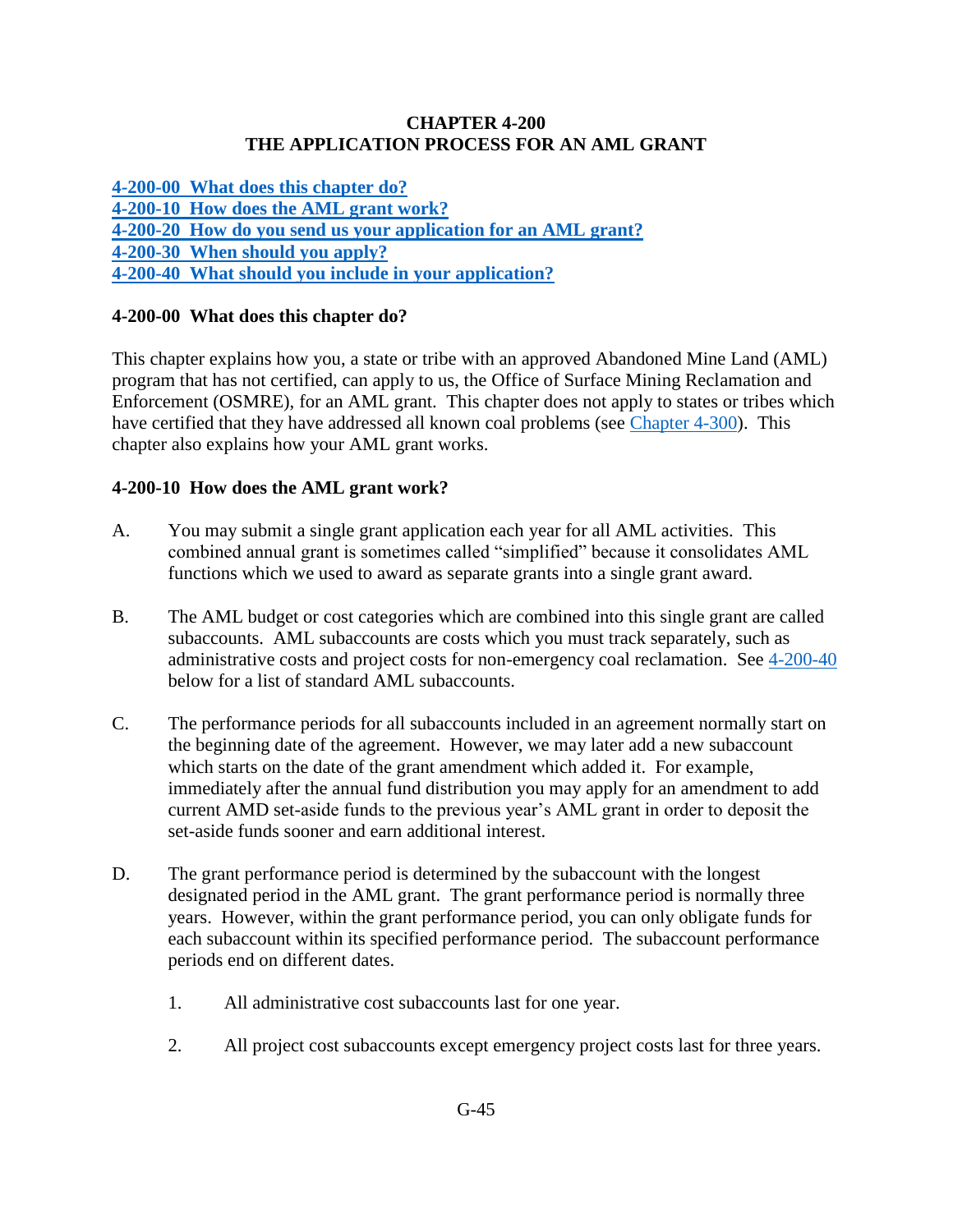- 3. Emergency project cost subaccounts last for one year.
- 4. AMD set-aside subaccounts last until you deposit the funds into your trust account.
- 5. Subsidence insurance subaccounts last for eight years.
- E. When a subaccount ends before the end of the grant performance period, we normally close the subaccount. If there are any unexpended funds, we deobligate them or transfer them to a different subaccount or grant as you request.
- F. We track grant property through the administrative cost subaccount. When we close the administrative subaccount, we will note your transfer of AML property into the administrative cost subaccount of the subsequent AML grant or your disposition of the property.

## <span id="page-1-0"></span>**4-200-20 How do you send us your application for an AML grant?**

- A. You must submit a complete grant application to us by one of the following methods.
	- 1. You may enter your application in an OSMRE-approved electronic grants portal such as Grants.gov.
	- 2. You may send us a complete application on paper with an original signature. You may have the application delivered to us by regular mail or any other method.
	- 3. You may send us an application package by e-mail. The application forms must include the name and title of the authorized official who signed them and the date they were signed. You must keep the original signed application in your files.
- B. We will notify you that we have received your application within three days of the date we receive it.

#### <span id="page-1-1"></span>**4-200-30 When should you apply?**

- A. You may apply at any time for a grant of any or all of the AML funds that are available to you.
- B. You should send us your application at least 60 days before the date you want your grant performance period to begin.

#### <span id="page-1-2"></span>**4-200-40 What should you include in your application?**

A. We do not require detailed information on individual AML construction projects in the AML grant application.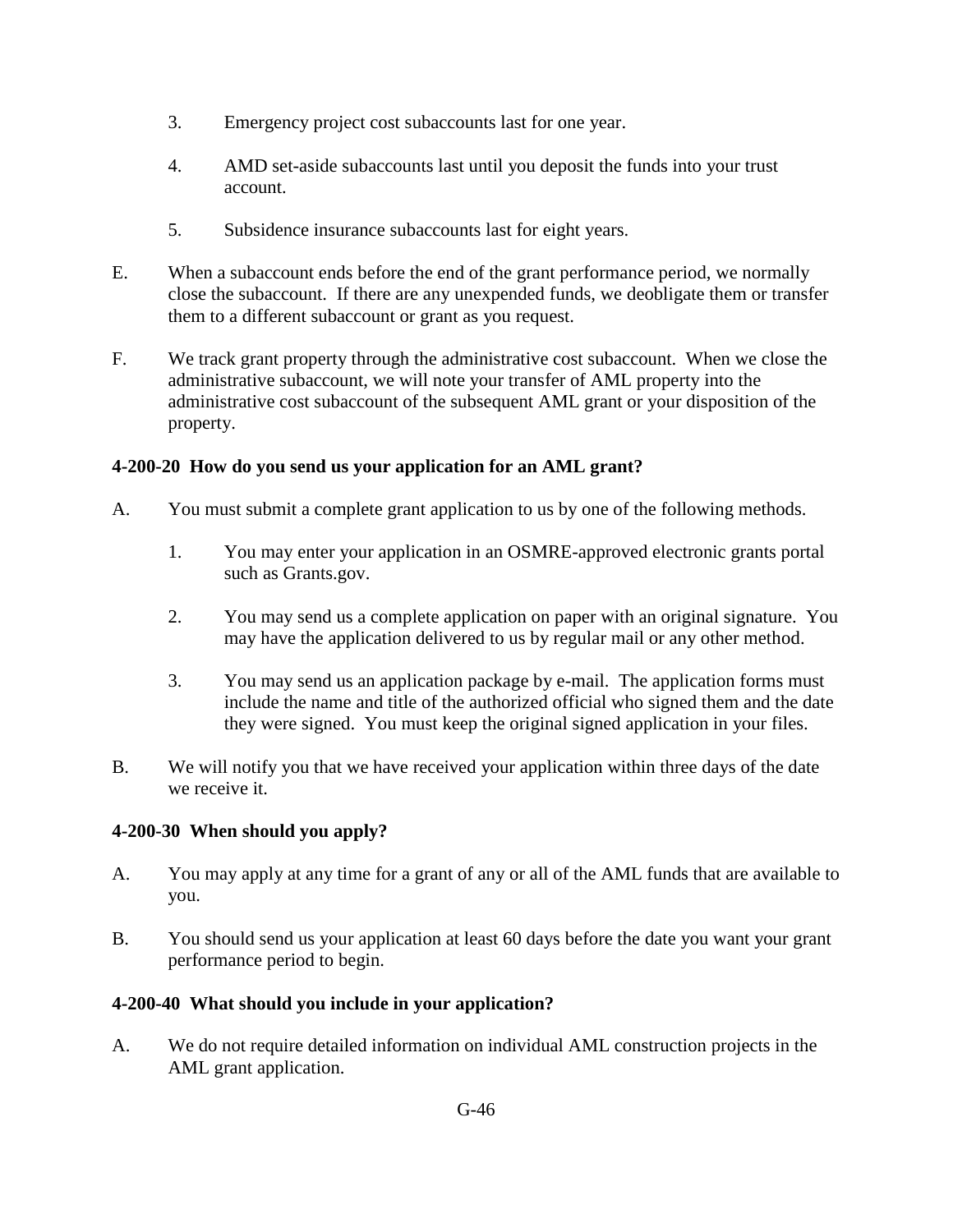- B. Your application must include the following items:
	- 1. Signed or approved Application for Federal Assistance, [Standard Form \(SF\) 424.](http://apply07.grants.gov/apply/forms/sample/SF424_2_1-V2.1.pdf)
	- 2. Budget information. You may use the optional [OSMRE 49](http://www.osmre.gov/resources/forms/OSM49.pdf) form, or provide the information in an alternate format of your choice.
		- a. Break out the funding you are requesting by subaccount, using the following list of standard AML subaccounts:
			- 01 Administrative Costs (Non-Emergency)
			- 02 Emergency Administrative Costs
			- 03 Coal Project Costs (Non Water Supply or Emergency)
			- 04 Water Supply Project Costs
			- 05 Emergency Project Costs
			- 07 Acid Mine Drainage Set-Aside Costs
			- 08 Subsidence Insurance Costs
			- 09 Indirect Costs (Non-Emergency)
			- 10 Emergency Indirect Costs
			- 11 Non-coal Reclamation Project Costs
			- 13 Clean Streams Project Costs
			- 16 Non Reclamation Activities (Prior Balance-Certified)
			- 17 Non Reclamation Activities (In-Lieu Funding-Certified)
		- b. To classify costs as project costs or administrative costs, consider whether you can track the cost to an individual reclamation project. Project costs include actual construction, and also other activities such as project development and design, realty work, construction contracting, construction inspection, post-construction costs and other costs which you can allocate to a specific project. Administrative costs include non-sitespecific activities, such as program policy, inventory management, and program management and support.
		- c. The subaccount list above includes subaccounts for indirect costs, but we suggest that you consider including indirect costs within the related direct cost subaccounts rather than setting up these separate subaccounts. This may reduce the need for subsequent grant amendments moving money between subaccounts.
		- d. You should also break out the total for each subaccount by the type of AML funds you are requesting. The fund types which may be available to you include State or Tribal Share Funds (SS), Historic Coal Funds (HC), Prior Balance Replacement Funds (HU), and Minimum Program Make-up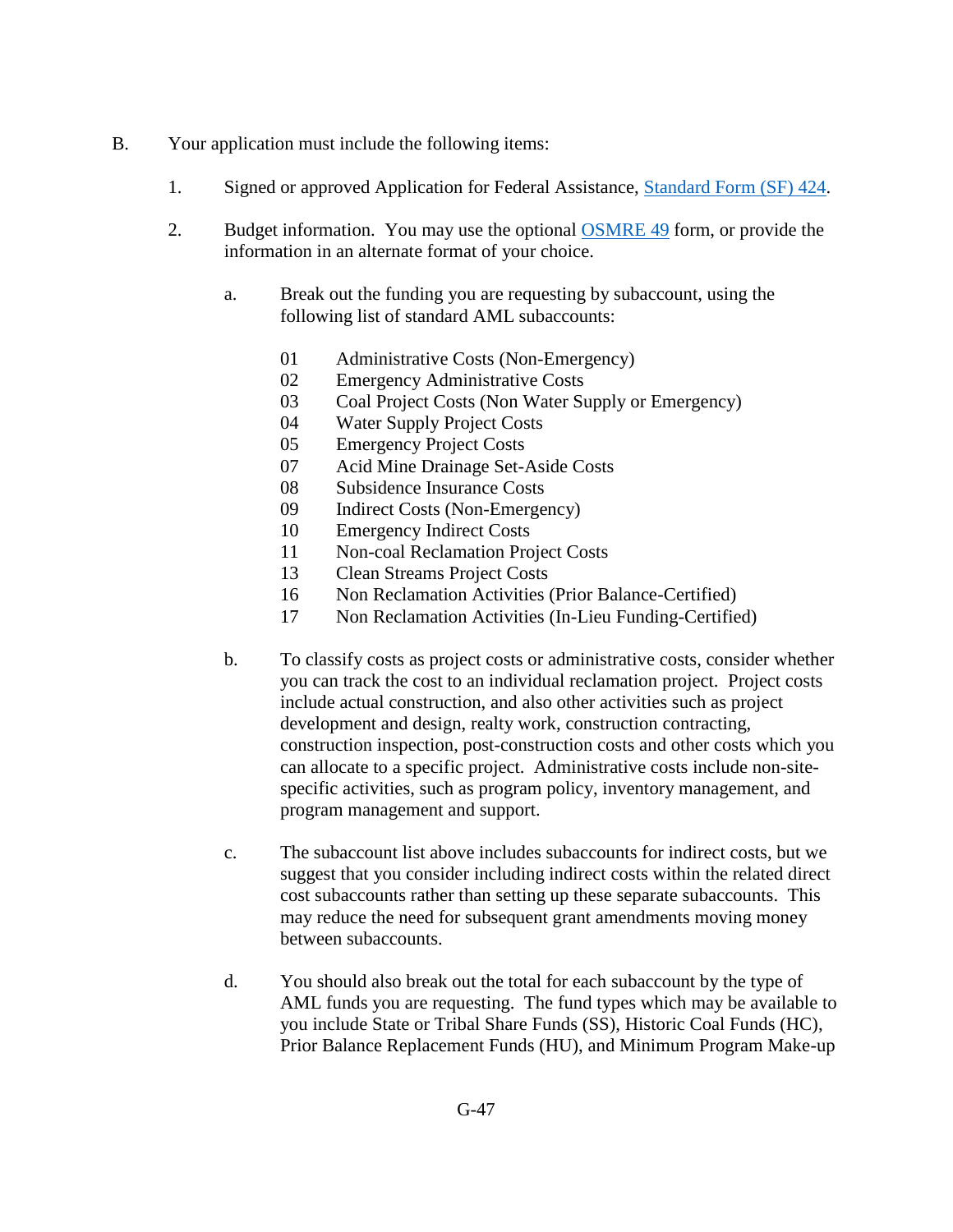Funds and Emergency Funds (FE). See [chapter 4-100](https://www.osmre.gov/lrg/fam/4-100.pdf) for an explanation of these AML fund types and how you may use them.

- 3. The program narrative statement should include the following information. You may use the optional [OSMRE 51](http://www.osmre.gov/resources/forms/OSM51.pdf) form or any format you choose.
	- a. Regulations at [2 CFR Part 200](http://www.ecfr.gov/cgi-bin/text-idx?SID=94b7e0e32f88dc784a9e1b22aea9392c&node=pt2.1.200&rgn=div5#sp2.1.200.d) require that the program narrative address the following criteria. However, information on specific reclamation projects is not required:

**Objectives and Need for Assistance**. Based on your approved AML state program, describe any relevant abandoned mine land problems (physical, economic, social, financial, or institutional) requiring a solution. Indicate the need for the assistance and state the primary and secondary objectives of the grant.

**Results and Benefits Expected**. Identify results and benefits to be derived from the reclamation program. For example, describe how the reclamation program will protect public health and safety, and improve the environment.

**Approach**. Outline a plan of action for the scope of the grant and describe how the proposed work will be accomplished. Cite factors (such as weather, eligibility issues, etc.) which might help or delay the work. Explain your reasons for taking this approach as opposed to others. Describe any unusual features of this grant, such as design or technological innovations, and reductions in cost or time. Identify the kinds of data to be collected and maintained. Discuss the criteria and methodology to be used to evaluate the results and success of the reclamation program.

**Geographic Location**. No information required.

b. You must include the following additional information in your application:

> **Personnel**. List the number and type of full-time equivalent positions supported by this grant.

> **Fringe Benefits**. Show the basis and estimated total amount of fringe benefits.

> **Travel**. Show how the travel expenses were calculated. Estimate the number of trips, their purpose, and average costs.